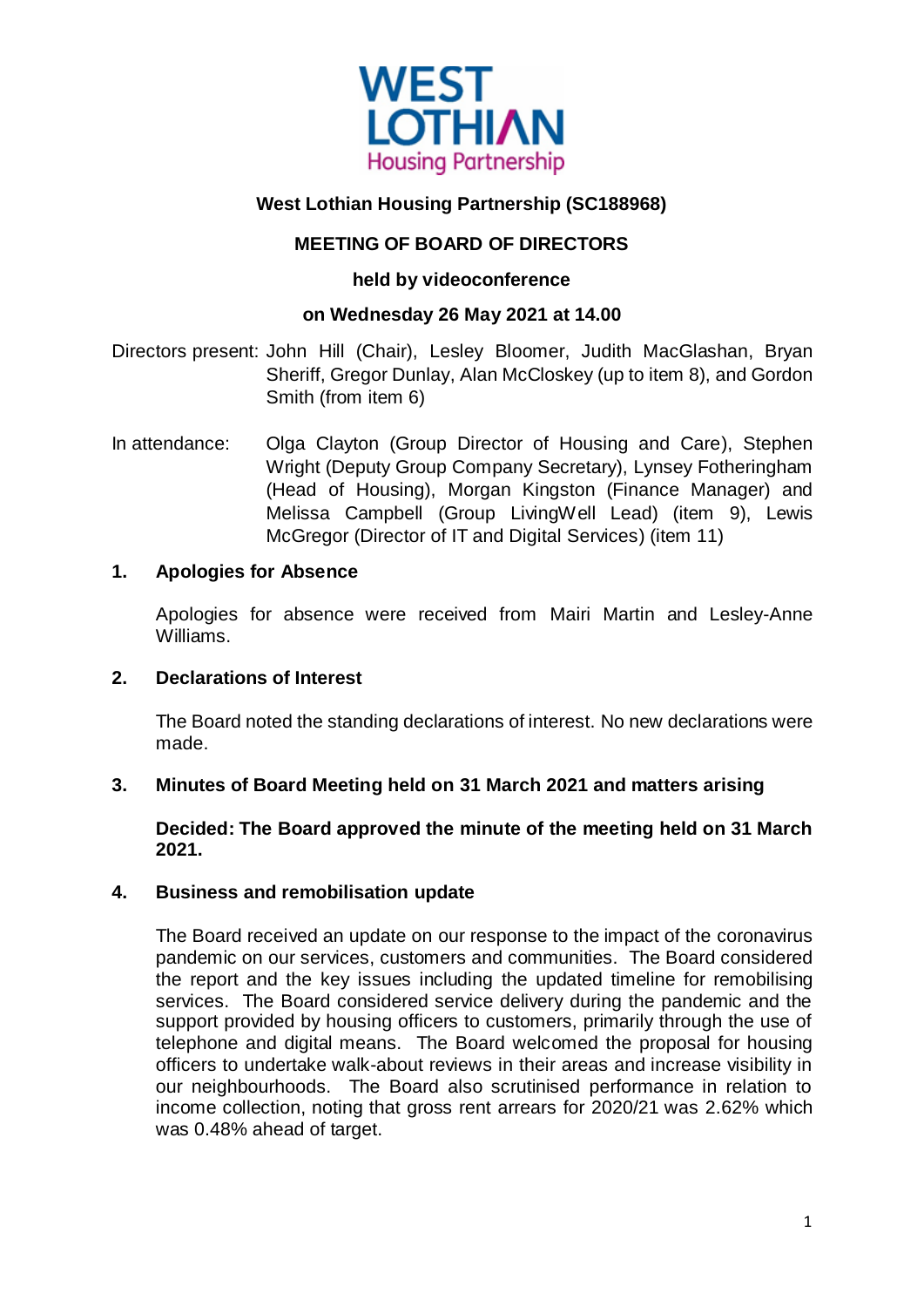The Board also noted the progress of our development projects, Jarvey Street and Almondvale, and received an update on the reinstatement works at Pyothall Court following the flooding last year.

The Board was provided with information about the range of health and wellbeing engagement activity which we support and promote, including through our website and social media platforms.

## **Decided: The Board noted the plan for remobilising services.**

### **5. WLHP Five Year Asset Investment Plan 2021-2026**

The Board received a report setting out the five-year investment plan, which would underpin the strategic asset management in line with the 2021-26 strategy.

The Board considered the report and welcomed the enhanced level of customer engagement which would help to influence the type and timing of investment. The Board welcomed in particular the 'Customer Voice' budget which would help deliver £179k of customer driven investment work over the life of plan, in addition to £2.6m already allocated to deliver current customer priorities for windows, heating, kitchens and environmental improvements. It was noted that this sum was also in addition to the provision that had been made for the capital investment programme and compliance activity. It was agreed that information would be provided about geography and location of our stock for management purposes.

The Board noted that we were fully compliant with the Scottish Housing Quality Standard and considered the impact of the Energy Efficiency Standards for Social Housing (EESH 2) on our homes and business plan. The Board noted that currently in excess 99% of our stock has an EPC of 'D' or higher but that we would require to improve on this to meet EESH 2. The Board considered the level of investment that would be required to support the improvement and was informed about the Scottish Government consultation that would take place over the summer. The Board also considered how we would manage the phasing out of gas from 2025. It was explained that we are ambitious to trial new alternatives but that cost-effective and proven alternative provision was not yet available.

The Board considered the impact of the coronavirus pandemic and Brexit on materials costs in the pandemic, which required to be monitored closely.

#### **Decided: The Board approved our 5-Year Asset Investment Programme 2021-2026.**

# **6. Annual Charter Return and Delivery Plan Year-End update**

The Board received a report on our year-end performance results which were due to be submitted to the Scottish Housing Regulator.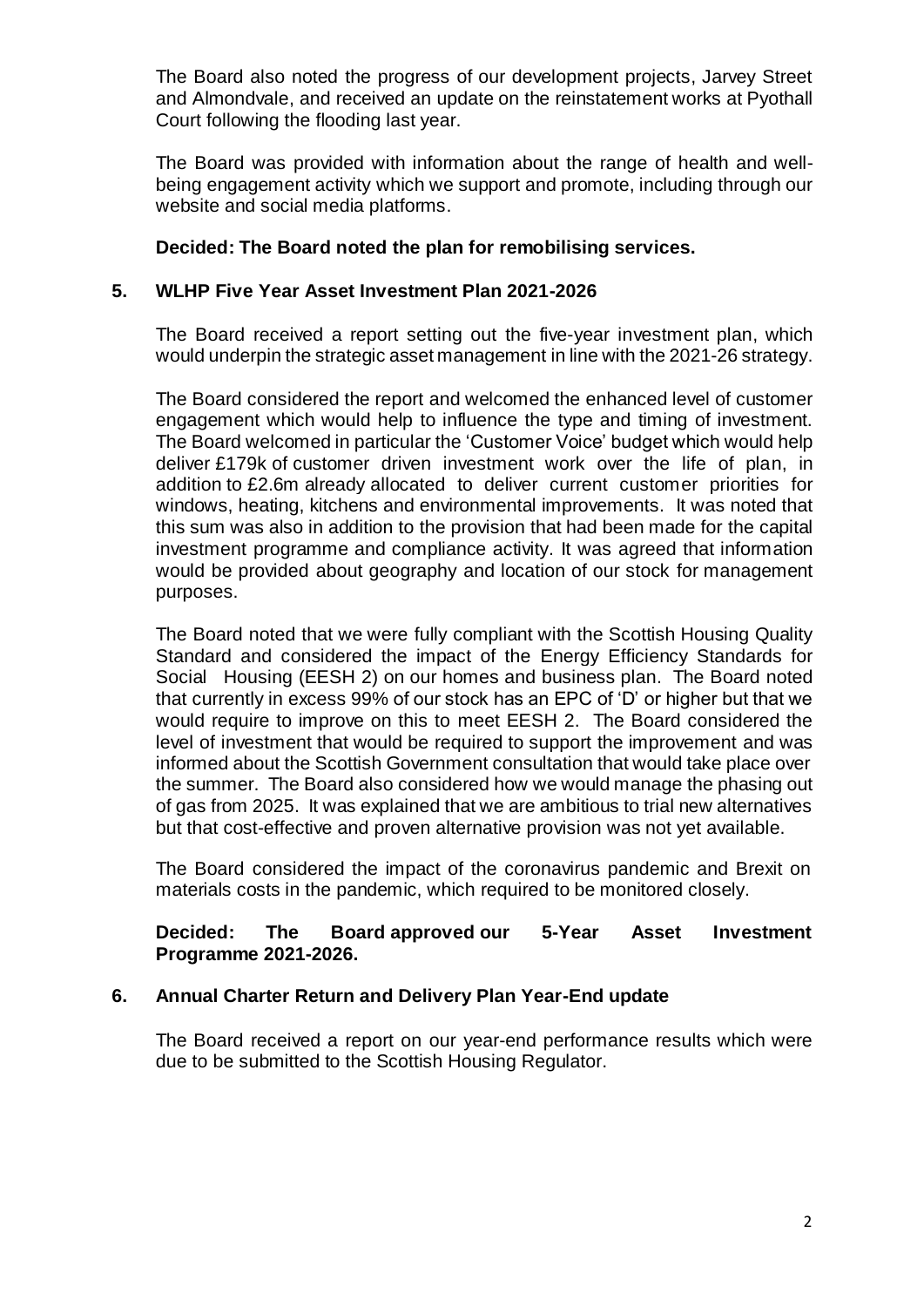The Board welcomed the high level of performance for the year, particularly taking into account the challenging circumstances of the pandemic. The Board considered the performance of the Customer Service Centre and noted that there had not been much change in usage of web self-service during the year. It was explained that it had been challenging to develop web self-service during the pandemic given that a number of services had been restricted due to the pandemic. The Board was informed about the proposals to develop the Customer Service Centre and that proposals would be shared with the Board once developed.

The Board scrutinised performance in relation to the '*percentage of tenants satisfied with repairs or maintenance in the last month'*. It was explained that performance had reduced from 94.23% in 2019/20 to 84.21% in 2020/21. The Board was informed that we continued to seek feedback from customers in relation to repairs satisfaction, however it was likely that the move to emergency repairs only during the pandemic had had an impact on this.

#### **Decided: The Board**

- **1) approved the draft 2020/21 Charter results***;*
- **2) noted the detail of activity involved in the performance results achieved;**
- **3) delegated authority to the Group Director of Housing and Care to sign off any non-material changes to the results which may be required prior to submission; and**
- **4) delegated authority to the Group Director of Housing and Care to sign off the Charter and EESSH submissions on behalf of the Governing Body.**

#### **7. Performance Framework and Strategic Projects 2021/22**

The Board received a report on the proposed performance management framework for the 2021-26 strategy, key performance indicators for 2021/22 and draft strategic projects for 2021/22.

The Board considered the report and discussed the key targets which included Percentage of relevant lets to homeless applicants; tenancy sustainment, gross arrears; average days to let; compliance and repairs. The Board also considered the planned strategic projects and requested regular updates on progress towards achieving these.

#### **Decided: The Board**

- **1) noted the new Group-wide performance management framework;**
- **2) approved our proposed KPIs and targets for 2021/22; and**
- **3) noted the planned strategic projects across the Group for 2021/22.**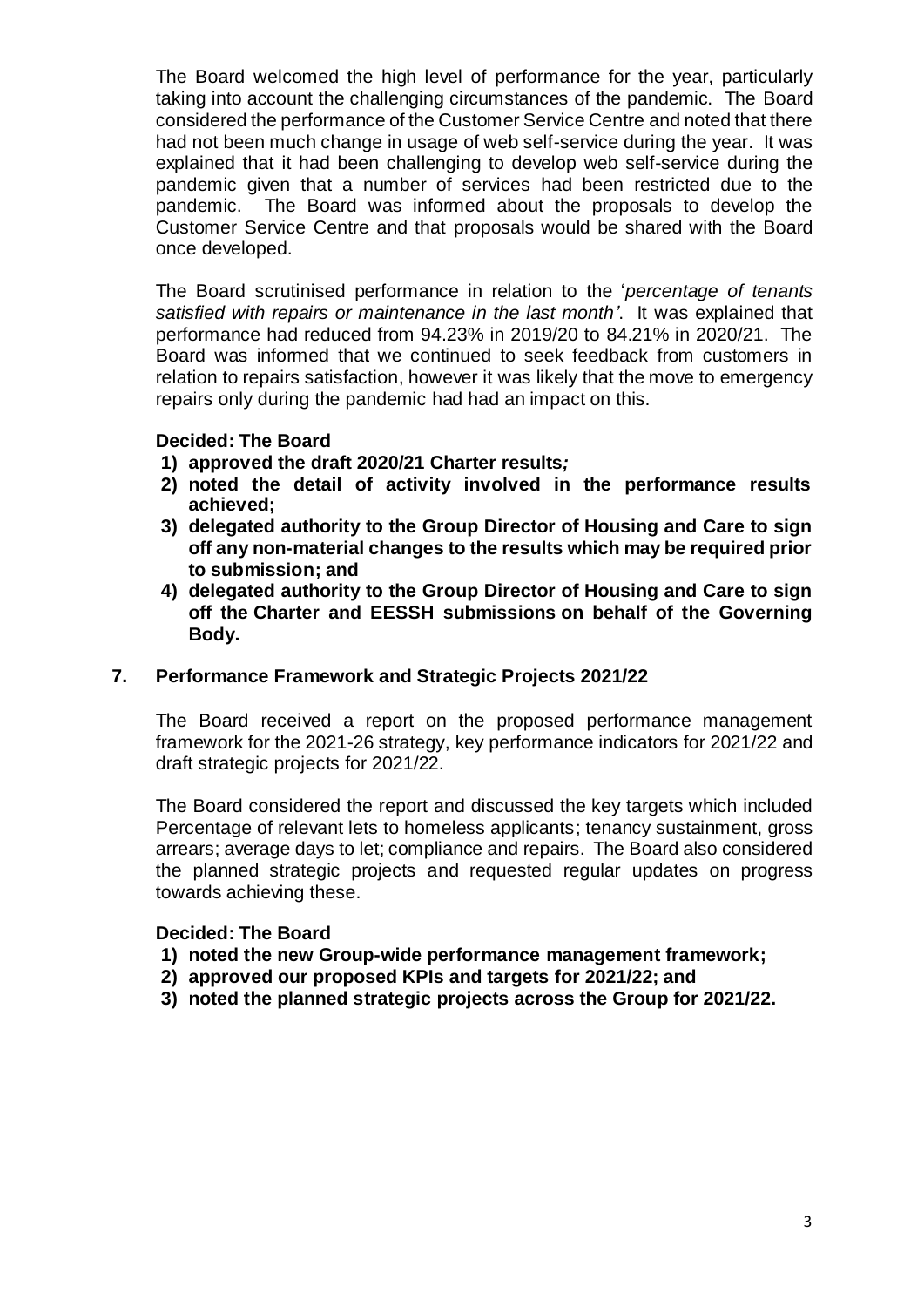# **8. Fire Prevention and Mitigation update**

The Board received an update on performance in relation to fire prevention and considered: the on-going approach to the prevention and mitigation of fire during the Covid-19 pandemic; performance in relation to accidental dwelling fires (there having been only 1 during the year 2020/21); progress with the continued development and implementation of the Fire Prevention and Mitigation Framework; progress with the LivingWell Fire Risk Assessment (FRA) programme; and the new reporting arrangements being introduced via the Group Audit Committee.

#### **Decided: The Board noted**

- **1) our on-going approach to the prevention and mitigation of fire during the Covid-19 pandemic;**
- **2) our end of year performance in relation to the reduction of accidental dwelling fires;**
- **3) progress with the continued development and implementation of our Fire Prevention and Mitigation Framework;**
- **4) progress with LivingWell Fire Risk Assessment (FRA) programme; and**
- **5) the new reporting arrangements via the Group Audit Committee.**

### **9. LivingWell (presentation)**

The Board received a presentation on the LivingWell housing model, including the background and strategic context. The Board was provided with an update on the LivingWell model at the Almondvale new build development, including the customer-driven working group that was helping influence the design of the shared spaces. The Board welcomed the LivingWell model and the Alertacall – OKToday welfare facility available to customers.

#### **10. Finance report**

The Board received a report and scrutinised financial performance for the period to 31 March 2021 including the reported statutory deficit of £14k in the year. It was explained that the deficit was £10,568k adverse to budget and that the main driver was lower than expected grant recognition caused by delays at the Jarvey Street new build project. The Board considered the impact of grant funding on the balance sheet, noting that this was held as deferred income until completion at which time it was then released.

# **Decided: The Board**

- **1) noted the management accounts for the year ended 31 March 2021 and the month to 30 April 2021 at Appendix 1;**
- **2) approved the loan portfolio submission in Appendix 2 and authorised this to be submitted to the Scottish Housing Regulator and delegated to the Group Director of Finance authority to approve any factual data updates required to the data in advance of the submission; and**
- **3) approved the summary sheet and accompanying financial data and projections at Appendix 3 and authorised these to be submitted to the Scottish Housing Regulator and delegated authority to the Group Director of Finance to undertake any factual data updates required to the data in advance of the submission.**